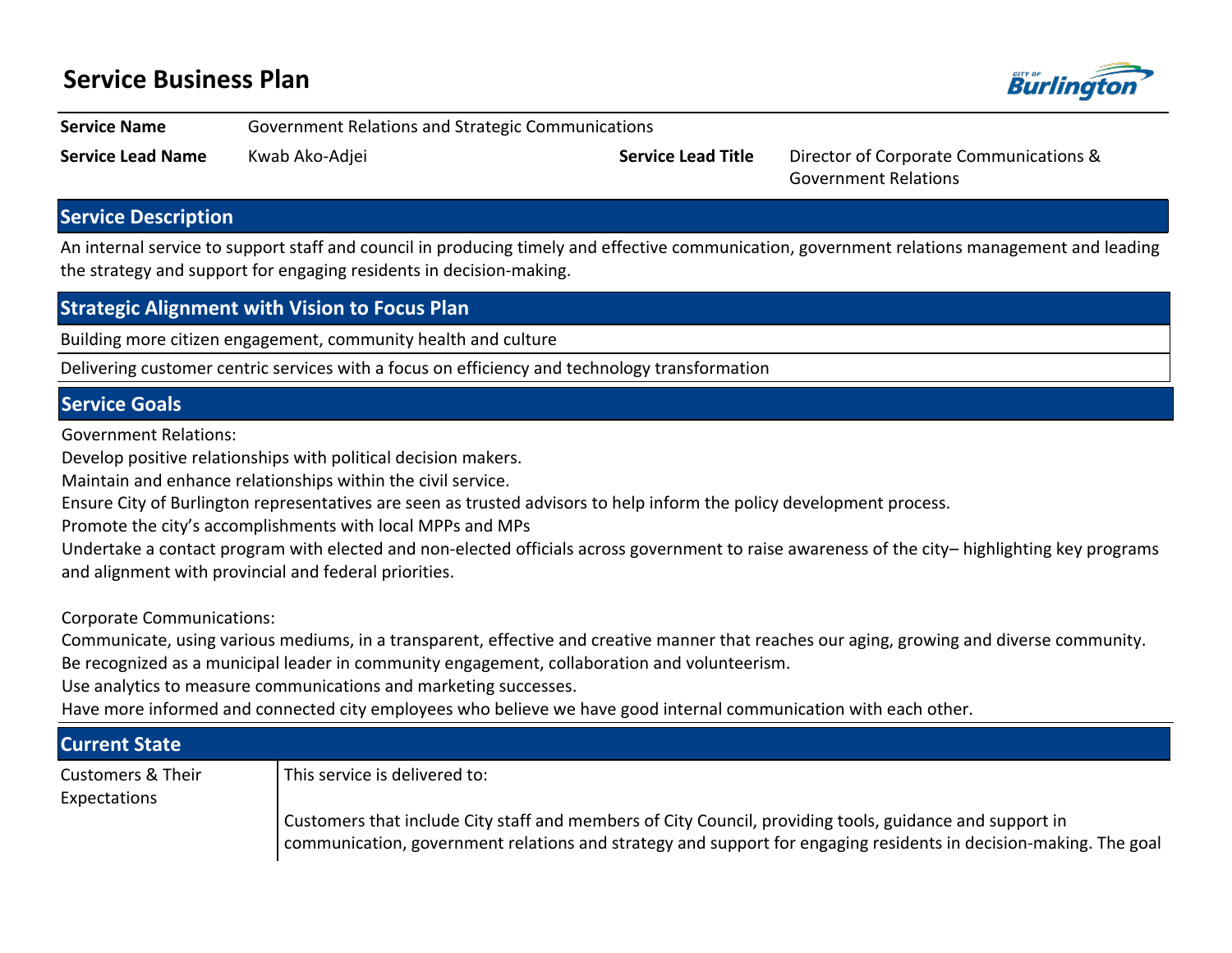|                                                                     | is to reach internal stakeholders, other levels of government, community groups and the Burlington community.                                                                                                                                                                                                                                                                                                                                                                                                                                                                                                                                                          |  |  |  |  |  |  |
|---------------------------------------------------------------------|------------------------------------------------------------------------------------------------------------------------------------------------------------------------------------------------------------------------------------------------------------------------------------------------------------------------------------------------------------------------------------------------------------------------------------------------------------------------------------------------------------------------------------------------------------------------------------------------------------------------------------------------------------------------|--|--|--|--|--|--|
| <b>Existing Service Delivery</b>                                    | This service provides:<br>• Communication planning<br>• Corporate branding standards and guidelines<br>• Research assistance, including the use of surveys<br>• Framework and strategy for issues management<br>• Crisis communication<br>• Government relations<br>• Consultation/public engagement<br>• Web training and support<br>. Writing, design, production and distribution of communication products<br>• Social media monitoring and posting<br>• Media relations, including all media-related products and media training<br>• External mail activity, including publications and public notices<br>• Assorted print activities, including Council agendas |  |  |  |  |  |  |
| <b>Existing Customer</b><br>Engagement Tools /<br>Methods           | Meetings; website; communication plans; updates to Senior Management Team; email notices to staff; intranet<br>updates; surveys; online engagement (getinvolvedburlington.ca); Web Advisory Group; using the International<br>Association for Public Participation standard for public engagement; Council-approved engagement charter; social<br>media; Charter Action Team; community survey; telephone town halls.                                                                                                                                                                                                                                                  |  |  |  |  |  |  |
| Is this Service Provincially<br>Legislated?                         | N/A<br>No                                                                                                                                                                                                                                                                                                                                                                                                                                                                                                                                                                                                                                                              |  |  |  |  |  |  |
| For this Service are there<br><b>Approved Service</b><br>Standards? | Accessibility for Ontarians with Disabilities Act<br>Yes<br>International Association for Public Participation standard for public engagement                                                                                                                                                                                                                                                                                                                                                                                                                                                                                                                          |  |  |  |  |  |  |

## **Programs**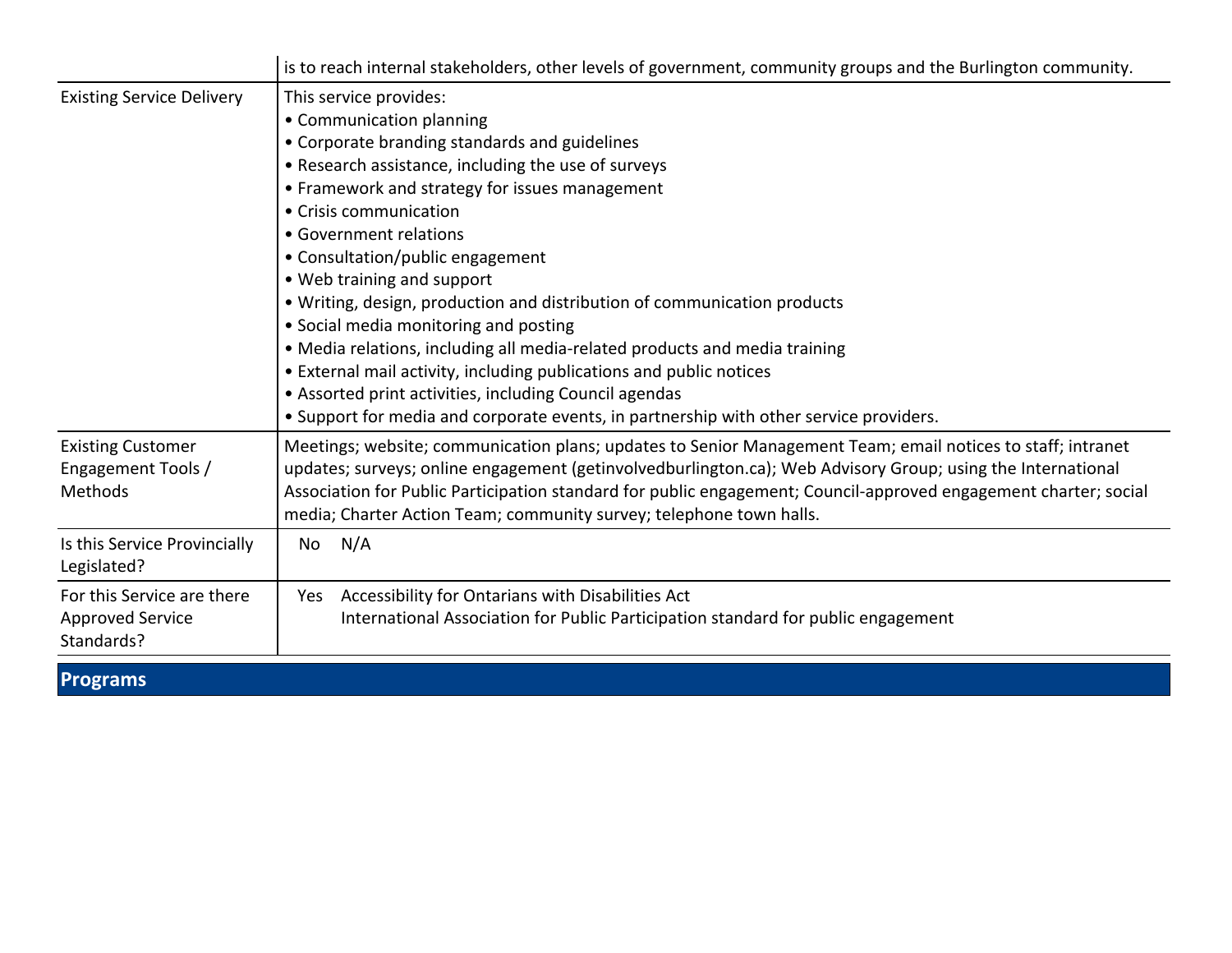| <b>Strategic Communication</b><br>Service | Provides strategic advice; media relations; issues management framework and support; crisis communications;<br>event support; protocol assistance; social media posting, monitoring and evaluation; video communication;<br>proactive two-way communication; internal communication; research support. Leads strategy for engaging<br>residents in decision-making; provides support to internal departments looking to initiate engagement<br>opportunities with the public. Provides design and web services, including designs and themes for communication<br>and marketing campaigns; creates online and paper publications; develops and maintains City websites; oversees<br>master signage strategy; supports crisis communications; provides web training to the City's web publishers;<br>establishes and maintains the City's visual identity. |
|-------------------------------------------|-----------------------------------------------------------------------------------------------------------------------------------------------------------------------------------------------------------------------------------------------------------------------------------------------------------------------------------------------------------------------------------------------------------------------------------------------------------------------------------------------------------------------------------------------------------------------------------------------------------------------------------------------------------------------------------------------------------------------------------------------------------------------------------------------------------------------------------------------------------|
| <b>Government Relations</b>               | Leads government relations initiatives including, monitoring, tracking and reporting on legislation, its impact on and<br>opportunities for the City. Monitors long term and emerging local, regional and broader government relationship<br>management issues and customer service trends that may have an impact on municipal services. Conducts research<br>and analysis on issues relating to government relationship management, and develop options, provide advice or<br>make recommendations based upon the research.                                                                                                                                                                                                                                                                                                                             |

**Recent Continuous Improvement Initiatives**

In 2019:

In collaboration with the City's Information Technology Services department, a new system was implemented where once users signed into their computers, they would also be automatically signed into the City's intranet (360). This eliminated the need to remember a separate username and password to sign into 360.

The Government Relations & Strategic Communications (GRSC) department led a new engagement initiative called Food for Feedback. In this event, residents were invited to an event where once they provided their feedback on one of the many City initiatives underway, they would receive a voucher for a free meal. This was a hugely successful event which attracted close to 1000 people. This event will be held again in 2020.

A new communications, engagement and marketing plan was created to guide the department's work for the next four years, with an annual review to see if adjustments are needed. The plan identified key audiences for targeted communication:

- Adults 55+ (Burlington has one of the highest percentage of adults over 55 in Ontario);
- Newcomers (An increasing number of newcomers are calling Burlington home);
- Residents in rural Burlington (Fifty per cent of the city's land mass is rural and protected under the Greenbelt);
- Homeowners with young families, commuting out of Burlington for work;
- Millennials/Young Professionals (identified in the city's Strategic Plan)

The plan is also aligned with the focus areas in the 2018-2022 Council Work Plan (Vision to Focus).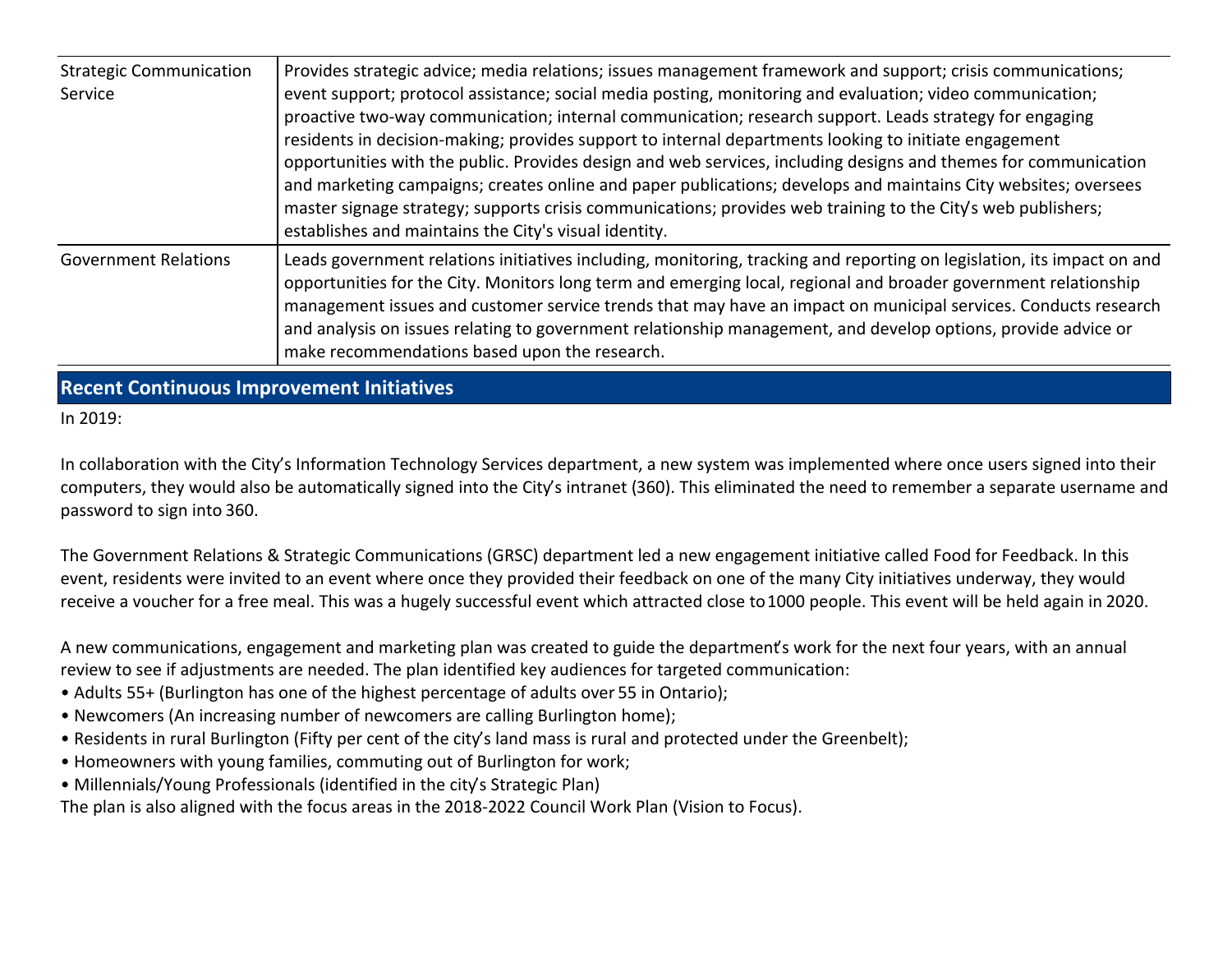As indicated above, a key audience identified for targeted communication are newcomers to Burlington. GRSC began a partnership with HMC Connections (formerly called the Halton Multicultural Council) to ensure that the City's communications was reaching newcomer populations. The City began targeted and regular advertising in various multicultural newsletters, at faith centres and began translating material in the top5 or 10 languages spoken in Burlington.

A new internal communication tool was launched designed to help improve communication with employees across the City of Burlington. Two TV's were placed in high traffic areas at City Hall for staff where internal videos and other internal ads of interest to City of Burlington employees are shown. Additional TVs were also placed at other City facilities in Transit and Roads, Parks and Forestry. Videos can be a promotion of a future employee event, news of interest, updates on key initiatives and other topics.

A Government Relations workshop was held with all members of Council. The workshop consisted of an overview of Government Relations (GR) at the City of Burlington; our GR partners (including the Region of Halton and the lower tier municipalities); available federal and provincial funding; our GR Strategy and our priorities/challenges/opportunities.

The City's Government Relations (GR) section led City efforts to successfully respond to 11 pieces of proposed provincial government legislation and regulations. In some instances, through the advocacy work by the GR section in working closely with the Mayor's Office, the Region of Halton and other large urban municipalities, the provincial government made changes to what they had initially proposed.

With the "soft" launch of the City's new Customer Relationship Management (CRM) software, the Strategic Communications team began work to integrate our electronic forms tool with CRM. This integration will allow residents to submit requests online right into our CRM system, allowing for better tracking and management.

A Corporate Volunteer Management Strategy was developed by a team of City of Burlington staff in 2017. In 2019, a new corporate team, headed by GRSC was formed to implement the Corporate Volunteer Management Strategy. The purpose of the team is to:

- Collaboratively, create a purpose, mission, vision and values and to create a Terms of Reference for the team
- Develop a landing page on the city's website for volunteerism
- Investigate ways to either secure or use existing corporate software to track all aspects of volunteering including things such as; applications, hours performed, performance, training etc.
- Develop corporate standards and policies for; recruitment, screening, retention, evaluations, recognition and training
- To develop a volunteer job description and application template
- Author a business case for a full-time Coordinator of volunteers

As in previous years the City was represented at the Association of Municipalities Ontario's conference this year. The City had more delegations this year than last. There were meetings with five Ministers, one Parliamentary Assistant, four party leaders and representatives from the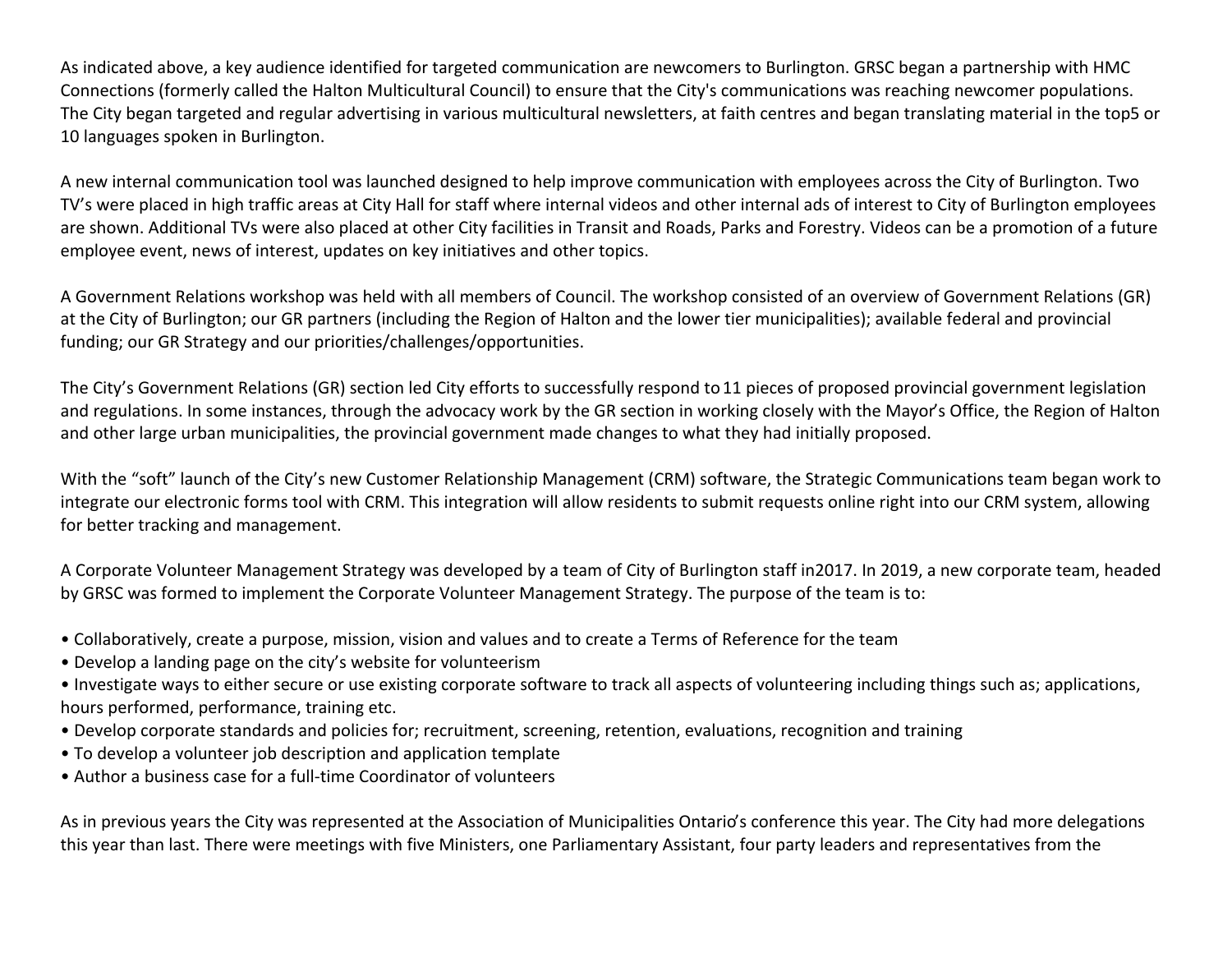### **Environmental Considerations**

The City will continue to pursue funding opportunities related to reducing the City's carbon footprint wherever possible. There are upcoming opportunities in 2019 from the federal and provincial governments which the City will be pursuing.

The Strategic Communications team will continue to communicate ways the City is reducing its carbon footprint and what residents can do to also tackle climate change.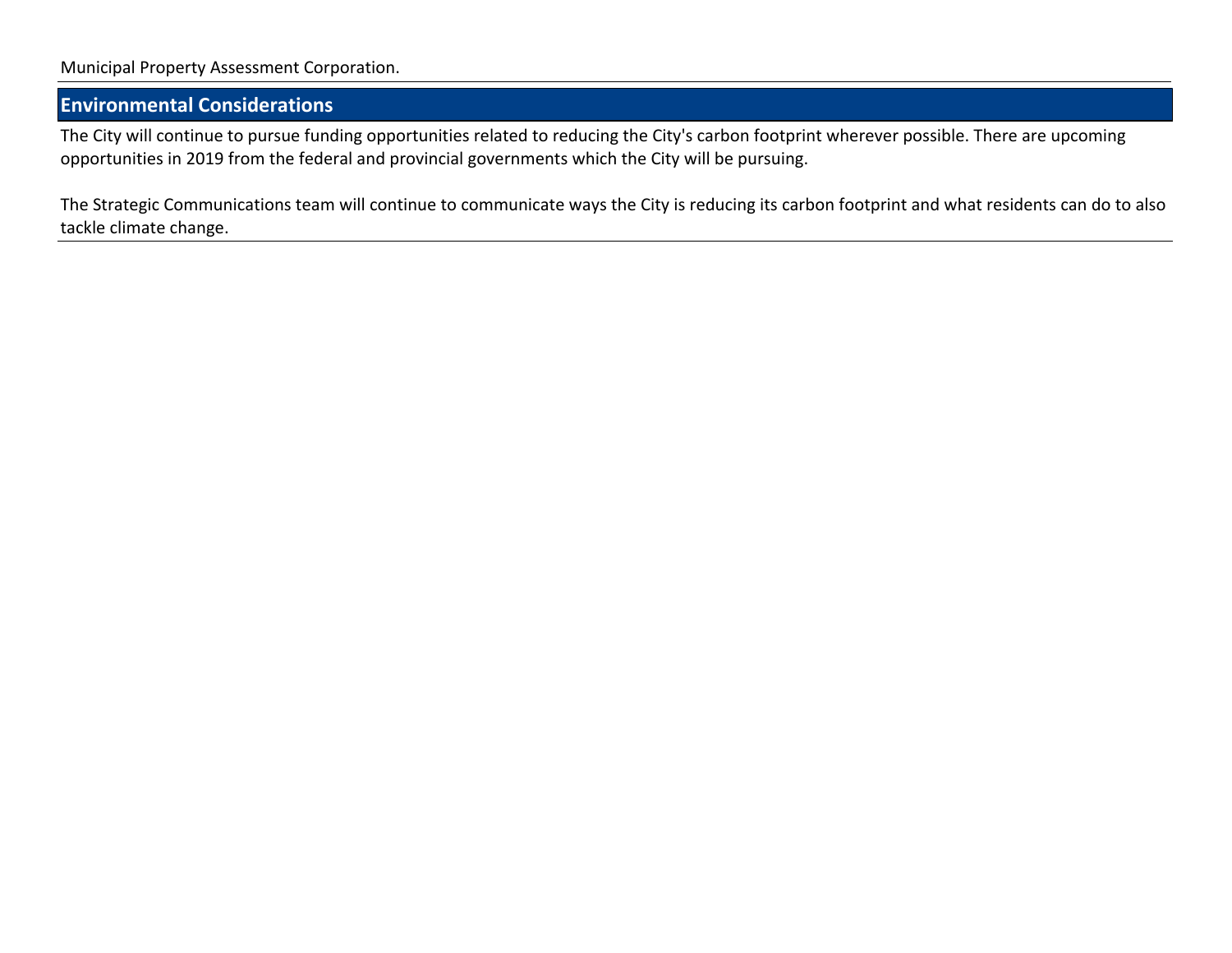|                                          | <b>Emerging Opportunities and Anticipated Risks</b>                                                                                                                                                                                                                                                                                                                                                                                                                                                              |  |  |  |  |  |
|------------------------------------------|------------------------------------------------------------------------------------------------------------------------------------------------------------------------------------------------------------------------------------------------------------------------------------------------------------------------------------------------------------------------------------------------------------------------------------------------------------------------------------------------------------------|--|--|--|--|--|
| <b>Emerging Opportunities</b>            | With the "soft" launch of the City's new Customer Relationship Management (CRM) software and the<br>recommendations in the Mayor's Red Tape Red Carpet Task Force, there is additional focus on the customer<br>experience. There are upcoming opportunities to enhance and augment the City's online service offerings on our<br>website and provide seamless integration with our CRM software.                                                                                                                |  |  |  |  |  |
|                                          | Alongside website enhancements there are also opportunities to make better use of the City's mobile app. Currently,<br>some city services are offered on the mobile app, however, with CRM additional services and enhancements will be<br>made.                                                                                                                                                                                                                                                                 |  |  |  |  |  |
|                                          | An additional resource in GRSC has allowed for further communication and marketing of City services, initiatives and<br>programs.                                                                                                                                                                                                                                                                                                                                                                                |  |  |  |  |  |
| <b>Anticipated Risks</b>                 | The provincial government launched a review of Regional government in early 2019. The Region of Halton, along<br>with the four municipalities that form the Region, are included in this review. There are many possible risks for the<br>City of Burlington associated with this review; these risks include the possible amalgamation of the four<br>municipalities and certain services being "downloaded" from the Region to the City. Details of the review will not be<br>available until later this fall. |  |  |  |  |  |
|                                          | In addition, with the onset of instant communications, information and opinions over social media and other<br>channels, there is a constant threat to the City's reputation. Staff must remain vigilant to monitor the City's image<br>and respond to any real or perceived reputational damage with the appropriate response.                                                                                                                                                                                  |  |  |  |  |  |
| <b>Enterprise Risk</b><br>Considerations | Labour Market and Workforce - Retention, Recruitment, Skills<br>Technology - IT Systems, Speed of Change<br>Capacity and Volume of Work - CM and BLT Work Plans, Projects<br>Legislative Changes - Provincial and Federal Legislative Changes, Speed of Change and Policies<br><b>Election and Council</b>                                                                                                                                                                                                       |  |  |  |  |  |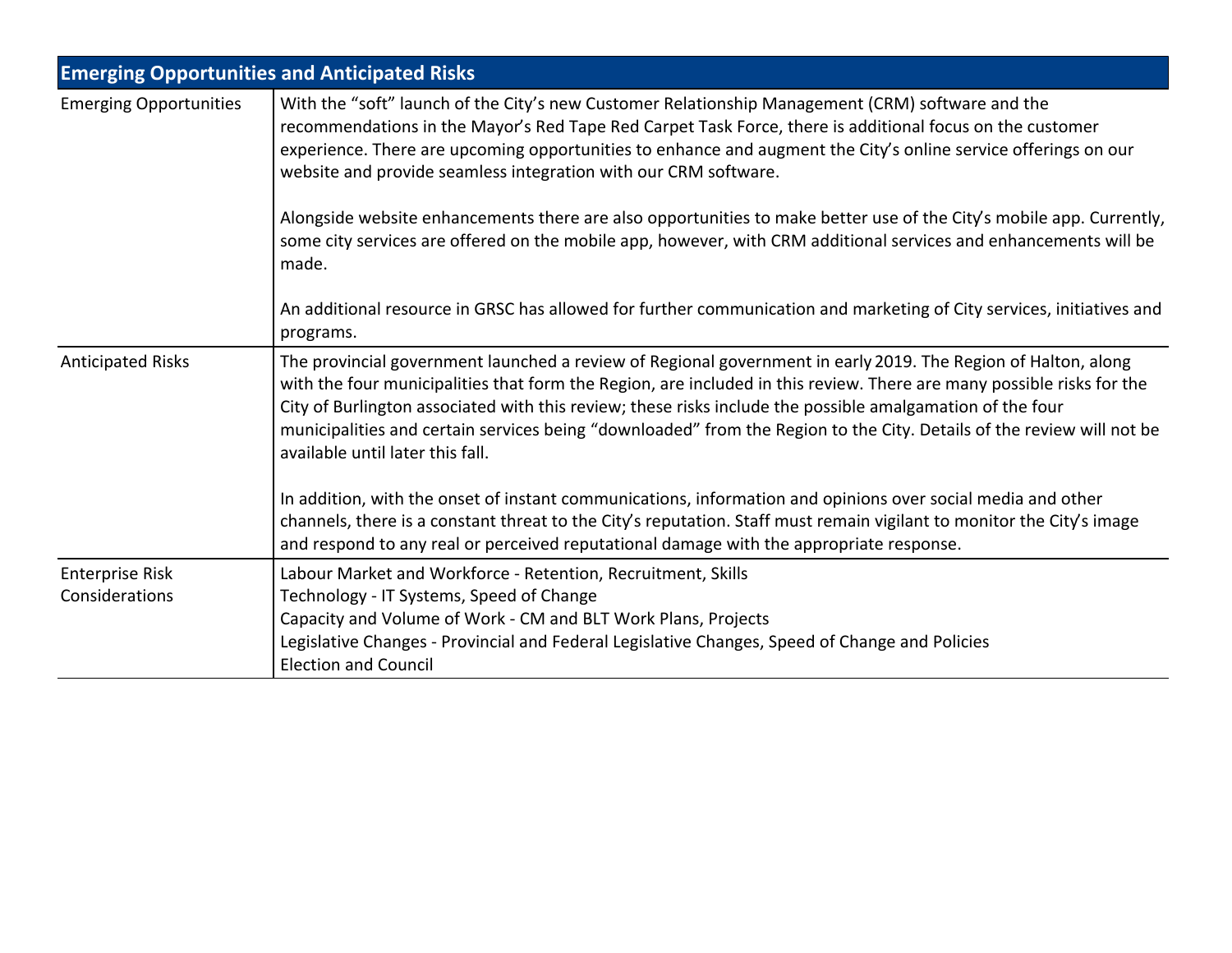| <b>Service Initiatives</b>                                                                                                                                                                                                                                            | <b>Target Completion</b> |
|-----------------------------------------------------------------------------------------------------------------------------------------------------------------------------------------------------------------------------------------------------------------------|--------------------------|
| Increase the city's mentions and coverage in various news outlets.                                                                                                                                                                                                    | Dec 2020                 |
| Continue to implement the internal communications strategy.                                                                                                                                                                                                           | Dec 2020                 |
| Review and update the government relations plan including the development of a strategy for advocacy with senior<br>levels of government.                                                                                                                             | Oct 2020                 |
| Fully use the capabilities of our media monitoring software. This will include weekly updates so staff can assess what<br>changes may be required to better engage and inform residents.                                                                              | Apr 2020                 |
| Enhance tracking and monitoring of social media; the metrics will be shared publicly.                                                                                                                                                                                 | Dec 2020                 |
| Increase the city's overall engagement opportunities with our residents. Our engagement opportunities include, but<br>are not limited to social media engagement and interactions, traditional media, surveys, public meetings and<br>attending festivals and events. | Dec 2020                 |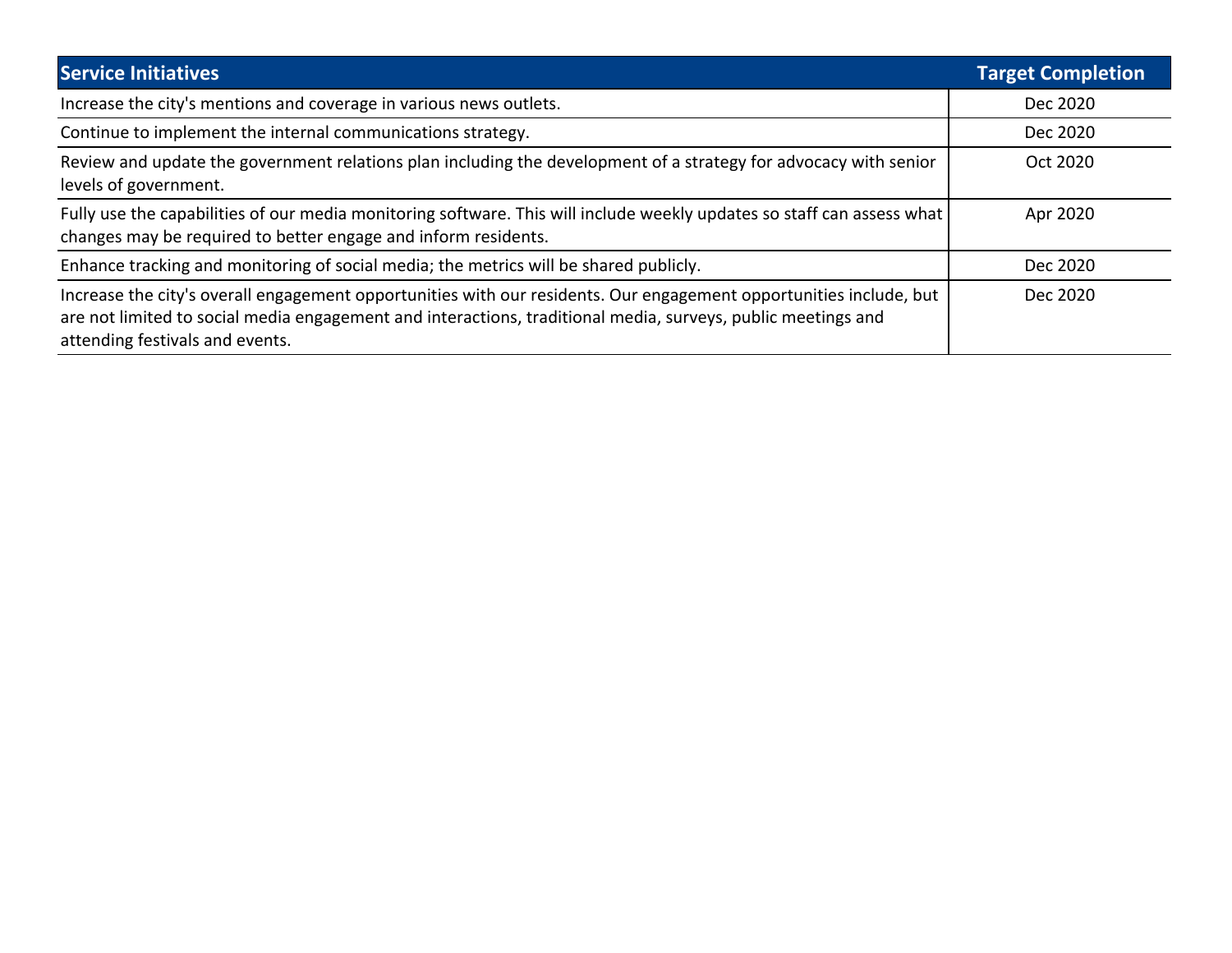# **MEASURING SUCCESS**

#### **How much did we do?**

| Performance                    | 2015   | 2016   | 2017          | 2018    | 2019     | 2020            | 2021            | 2022            |
|--------------------------------|--------|--------|---------------|---------|----------|-----------------|-----------------|-----------------|
| <b>Measurement</b>             | Actual | Actual | <b>Actual</b> | Actual  | Forecast | <b>Forecast</b> | <b>Forecast</b> | <b>Forecast</b> |
|                                |        |        |               |         |          |                 |                 |                 |
| <b>Twitter Engagements</b>     | N/A    | N/A    | 92,633        | 106,572 | 126,000  | 130,000         | 135,000         | 140,000         |
| Followers on Twitter           | 12,000 | 15,500 | 17,000        | 19,324  | 21,100   | 22,500          | 24,000          | 25,000          |
| Total work orders for          | 582    | 1,126  | 900           | 900     | 1,100    | 1,200           | 1,200           | 1,200           |
| <b>Creative Services</b>       |        |        |               |         |          |                 |                 |                 |
| # of web pages viewed          | 5.45   | 5.33   | 4.90          | 5.70    | 6.00     | 6.25            | 6.50            | 7.00            |
| (millions)                     |        |        |               |         |          |                 |                 |                 |
| <b>Total Media Releases</b>    | 185    | 165    | 200           | 165     | 175      | 175             | 175             | 175             |
| <b>Government Relations</b>    | N/A    | N/A    | 7             | 10      | 11       | 10              | 8               | 10              |
| Total Responses to             |        |        |               |         |          |                 |                 |                 |
| Legislative Bills and Policies |        |        |               |         |          |                 |                 |                 |
|                                |        |        |               |         |          |                 |                 |                 |
| # of Facebook Fans             | N/A    | 5,941  | 8,473         | 10,377  | 11,950   | 13,500          | 15,500          | 17,000          |
| <b>Facebook Engagements</b>    |        | 32,687 | 52,725        | 106,420 | 197,500  | 225,000         | 44,000          | 250,000         |
| # Instagram Followers          | N/A    | N/A    | N/A           | 1,808   | 4,424    | 7,500           | 10,000          | 15,000          |
| Instagram Engagements          | N/A    | N/A    | N/A           | 4,675   | 13,000   | 18,000          | 21,000          | 25,000          |

#### **How well did we do it?**

| <b>Performance</b><br>Pickup Rate for News Releases |     |                                                                                                                                                                                                                                                                                                                                                                                                                                                                                                                                                           |     |                                      |     |     |     |
|-----------------------------------------------------|-----|-----------------------------------------------------------------------------------------------------------------------------------------------------------------------------------------------------------------------------------------------------------------------------------------------------------------------------------------------------------------------------------------------------------------------------------------------------------------------------------------------------------------------------------------------------------|-----|--------------------------------------|-----|-----|-----|
| <b>Measurement</b>                                  |     |                                                                                                                                                                                                                                                                                                                                                                                                                                                                                                                                                           |     |                                      |     |     |     |
| Story behind the data                               |     | The Burlington Post continues to be the number one way that Burlington residents hear about city<br>news, programs and services. Our Service continues to undertake work on additional methods,<br>mediums and outreach to other news organizations that Burlington residents receive their city<br>news and information. Open Rate is an important metric as it is the study of how many recipients<br>have opened our news releases. We have been steadily increasing the number of news<br>organizations that we send our releases and information to. |     |                                      |     |     |     |
|                                                     |     |                                                                                                                                                                                                                                                                                                                                                                                                                                                                                                                                                           |     | <b>Pickup Rate for News Releases</b> |     |     |     |
| 100%                                                | 95% | 95%                                                                                                                                                                                                                                                                                                                                                                                                                                                                                                                                                       | 95% | 95%                                  | 95% | 95% | 95% |
| 00 <sup>2</sup>                                     |     |                                                                                                                                                                                                                                                                                                                                                                                                                                                                                                                                                           |     |                                      |     |     |     |